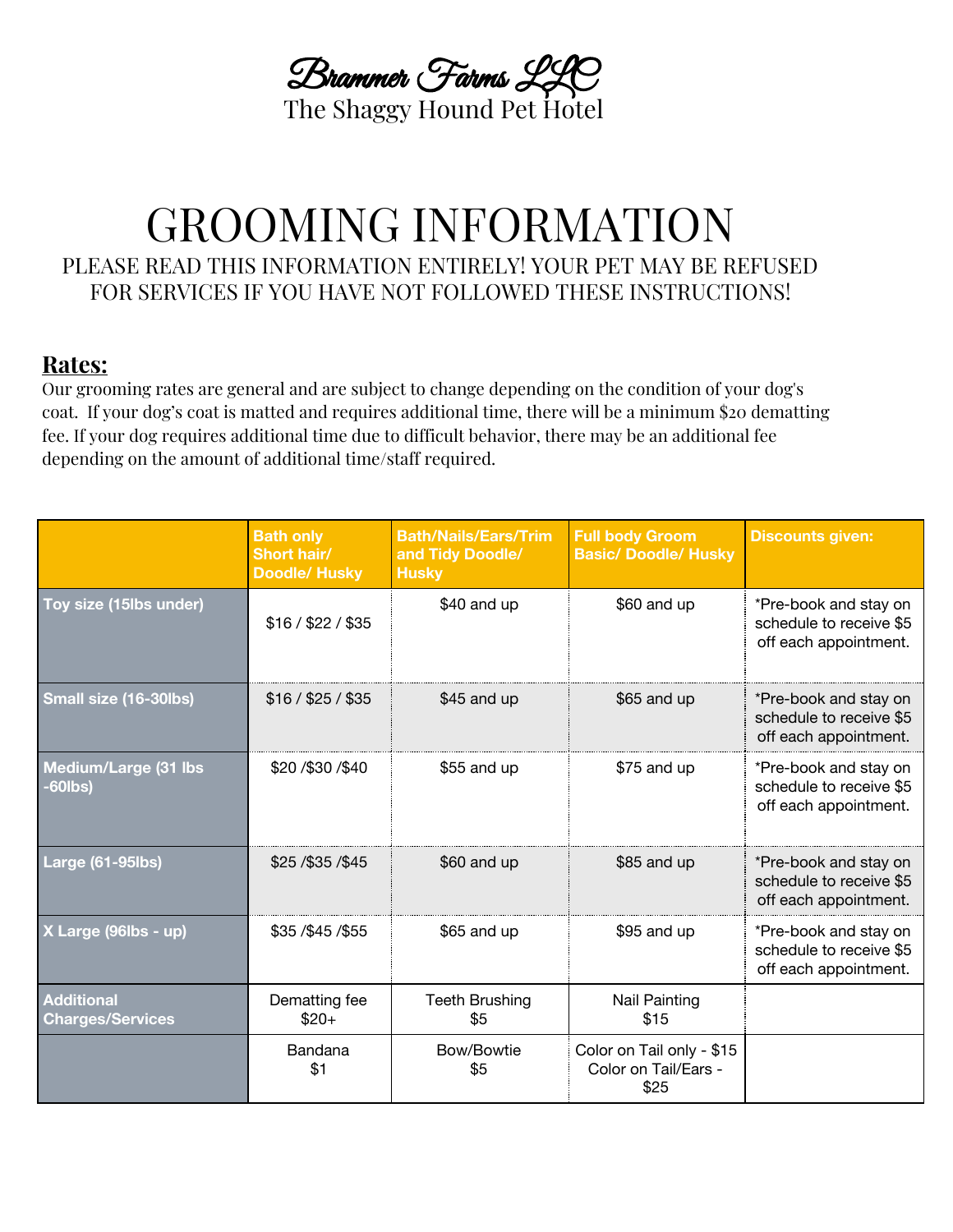### **Discounts**

We offer a \$5 discount per appointment for clients who book their dog on a regular schedule recommended by our groomers and who keep their appointments. If you miss an appointment, you will return to regular pricing until you get back on schedule. By keeping your dog on a regular schedule, it makes grooming easier for both your dog and our groomer. Your dog's coat will stay in better condition, therefore grooming becomes less scary and painful and more enjoyable for your dog. We can help you achieve your goals for your dogs coat/appearance by helping you to maintain your dogs coat at the length and look your prefer. We cannot guarantee appointment availability for clients not on a schedule.

### **How to Book**

To request grooming dates, you may click the "Book Now" button on either our Facebook page (search Brammer Farms LLC: The Shaggy Hound Pet Hotel) or website

( [www.brammerfarmsllc.com](http://www.brammerfarmsllc.com/) ). This will take you to our online booking site where you will set up an account for you and your pet. Be sure to review and sign our Terms and Conditions in your online account. You can request your grooming appointment there. Please be aware that once I receive your request, I may have to move you to another date but I will message you to work out details if needed. Once you have done your initial account set up, anytime you need to book any services with us (boarding, daycare, grooming or training) you can simply sign in and request the services you need. When in your account, you can view future reservations, update specific information about your pet, upload documents needed, etc. It is also important to note that just because the booking site allows you to submit a booking request, it doesn't always mean there is availability. Please wait to receive a confirmation email from us confirming that your booking has been approved. If you do not receive a confirmation from us **within 48 hours**, please text us at (256)654-0663.

### **REQUIRED DOCUMENTATION**

\*\*\*Your pet will not be accepted at drop off if you have not provided ALL necessary documentation at **least 24 hours in advance. This is the owner's responsibility to upload all required documents to your account!\*\*\***

**\*\*\*If your pets's vaccinations are expired and you are getting them updated for boarding, please note that vaccinations MUST be administered AT LEAST 7 days prior to the date your pet is receiving services in order to give the body adequate time to build immunity. \*\*\***

| What is<br>Required?                | <b>How Often?</b>                                                                     |  |  |
|-------------------------------------|---------------------------------------------------------------------------------------|--|--|
| <b>Rabies</b>                       | Vet will determine the next due date. These can be 1 year or 3 year<br>vaccines       |  |  |
| Parvo/Distemper                     | Vet will determine the next due date. These can be 1 year or 3 year<br>vaccines       |  |  |
| <b>Kennel Cough</b><br>(Bordatella) | Vet will determine the next due date. These can be 6 months or 1<br>year vaccinations |  |  |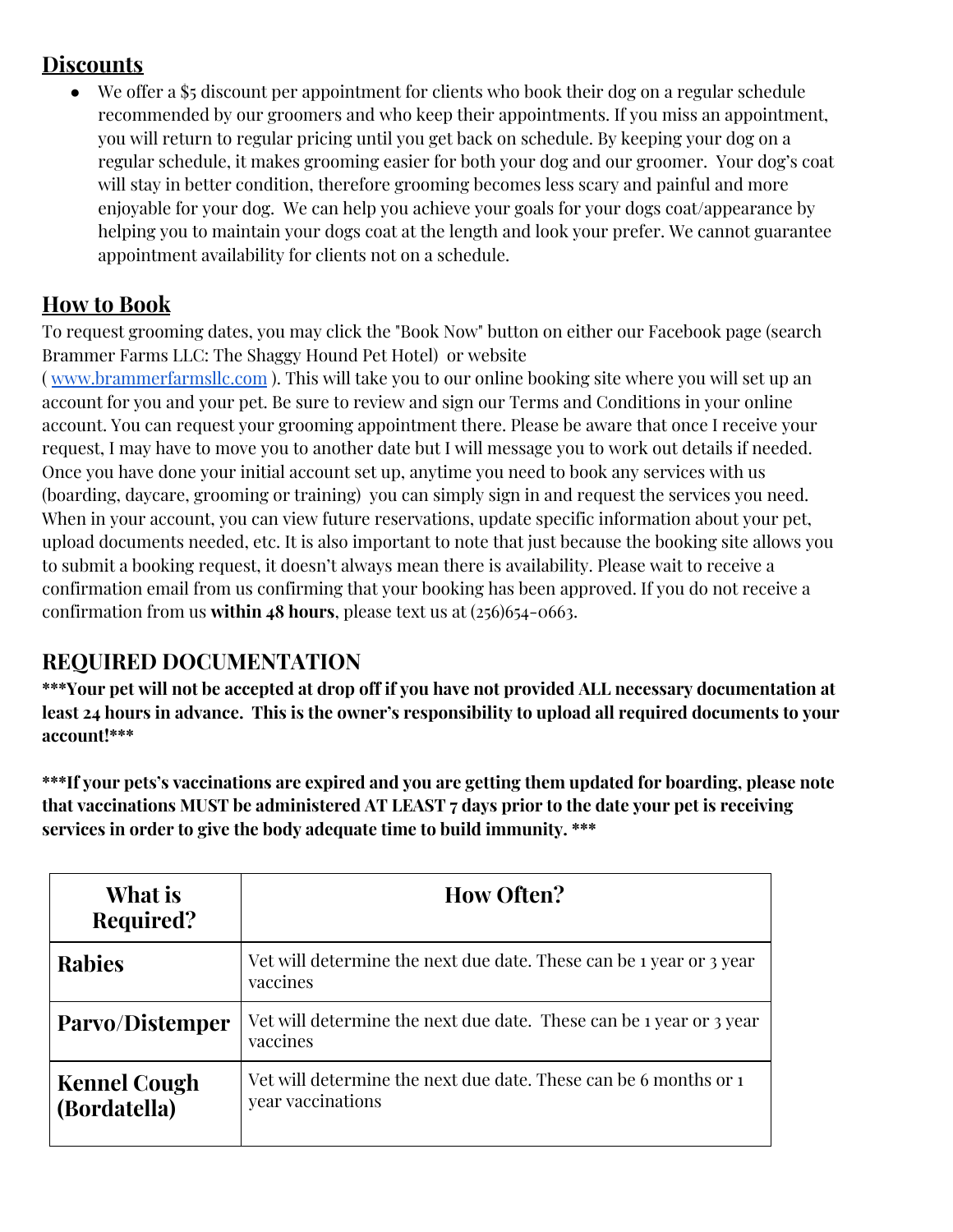All dogs must be current on **Vaccinations** and **Flea/Tick preventative** during their stay. Please make sure you have an official proof of vaccination from your VETERINARIAN'S office and it MUST SHOW THE NEXT DUE DATE OF EACH VACCINATION. Oftentimes, this information is found under the "Reminder" section of your report/receipts from your vet. The proof of vaccination MUST show the **name of your veterinary clinic**, **your dog's name and identifying information, the vaccinations received and their next due date.** If you do not have this on hand, it is your responsibility to contact your veterinarian and obtain a copy. Once you have the documentation in front of you, simply take a clear photo of it with your phone and then upload it to your online account by clicking "upload file". Note: when uploading documents, you must wait for the photos to upload and then you will get a checkmark indicating that the upload is complete.

All dogs MUST be on a QUALITY flea/tick preventative. To provide proof of this, we require that you upload a photo of your receipt of purchase showing the item, the date purchased and the package indicating how many months supply it is OR a photo of the Rx label on the box showing the date prescribed/sold to you and how many months supply was provided. If your pet has not been on a flea/tick preventative and they will be boarding in less than 48 hours, then you should give them a dose of **Capstar** to kill any existing fleas/ticks **AND** also start them on a separate monthly preventative. Please do not go out and purchase the cheapest flea/tick preventative you can find because it likely will not be effective. If your dog is found to have fleas, we will treat them with a flea/tick bath and you will be charged an additional \$50 fee for treatment and removal of flea/ticks. We take flea/tick prevention very seriously, so for the sake of keeping our facility flea/tick free and for the health and safety of your pet and everyone else's, please purchase a **QUALITY** monthly preventative for your pet. We encourage you to talk with your vet to decide what method would be best for your pet. A few quality brand flea/tick preventatives to consider are Nexgard, Simparica, Trifexis, Bravecto (3 month), Seresto collars (8 month), K9 Advantix, Frontline or Advantage. We will no longer accept off brand products or Hartz as these products are not as effective. Please note that heartworm prevention is NOT the same thing as flea/tick preventative. **Please note, there are NO exceptions to this requirement.**

# **Cancellations**

If you need to cancel or adjust your grooming appointment date, we ask that you do so at least 48 hours in advance in order to give us enough time to fill your appointment spot with another dog. Cancellations made less than 48 hours in advance will be subject to a cancellation fee of 50% of your appointment total. This will be due at the time of cancellation and no further appointments will be scheduled for your pet until the cancellation fee is paid.

# **Drop-off/Pick-up Times**

We will let you know your appointment time within a day or so of your scheduled appointment. For those that work and need to drop off before work and pick up after work, we offer half day of daycare for \$10. Your dog can play and then be groomed and ready for pick up in the afternoon. We generally schedule grooming dogs for 8:30am, 10:30am, 12:30p and 2pm. We will TEXT you when your dog is finished being groomed. Please do not return to pick up your pet until we have text you.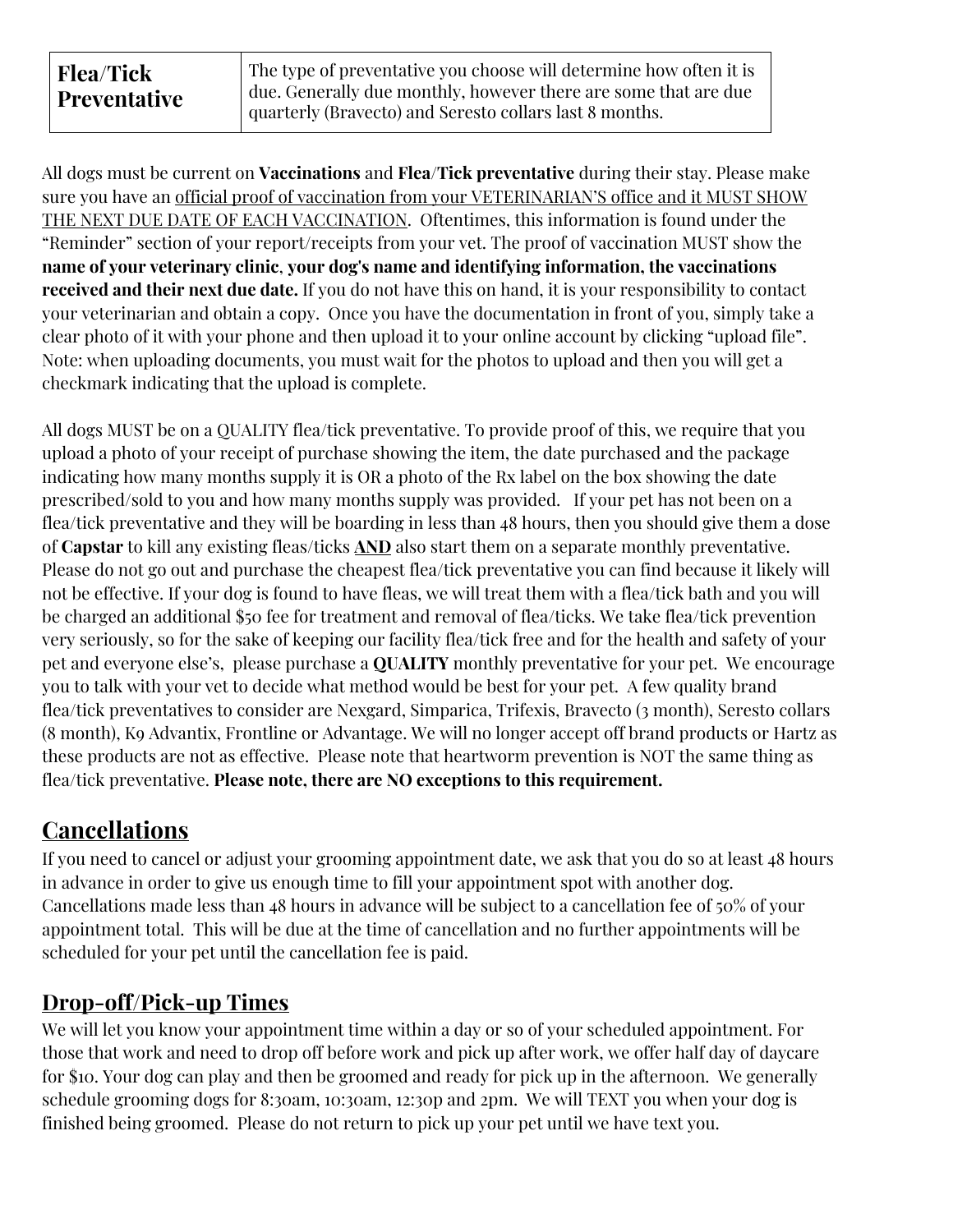## **Transportation Services**

If you need transportation assistance for your dog to/from the farm we do provide transportation, when available, for an additional fee. Our transportation fee is a minimum \$5 fee plus \$.65/mile round trip. We use harnesses and tethers on most dogs but can transport in a crate if needed. Please let us know if this is a service you would like to add when you book by making a note on your booking.

# **Communication:**

To keep your cost as low as possible at this time, we do not have a dedicated receptionist or person to answer the phones. We are busy much of the day caring for the animals in our care, grooming, bathing, and training and cannot answer the phone. We recently upgraded our online booking system to make it as easy as possible for our clients to handle uploading their documents and requesting bookings independently with ease. We ask that you please request services through the online booking system rather than texting or calling. Please note that grooming and training are based on staffing availability so while the system may allow you to request a service on a certain date, we may not be able to accommodate that date. If you request a service on a date that we cannot accommodate, we will reach out to you to reschedule. The **best way to communicate with us is via text message**. This is for a number of reasons including 1) we are generally not in a position to be able to safely stop and answer the phone. The health and safety of the pets in our care are our top priority, 2) we receive a LOT of information each day from multiple people regarding multiple dogs. As you can imagine, it's easy to confuse information about different dogs and different owners. I prefer written communication because it allows me to go back and review the information you have shared with me about your pet at a later time so that it's not forgotten or confused with other clients. If you read this far, congratulations! You've earned a \$5 discount (one time use) for following instructions and fully reading the boarding information sheet. (Shh, please don't give this away by telling others). Please text the words "I love Brammer Farms" along with your first and last name to (256)654-0663 to receive your discount on your next stay. Please send a text message with your information or questions and we will be glad to respond as soon as time allows. If you want to make us aware of special information about your pet, the best way to do that is by updating your pets online account so that all staff who are caring for your pet can view the information you have shared. If you are absolutely unable to text, then email  $(brammer farm@gmail.com)$  would be my next preference followed by calling and leaving a detailed voice message. My cell phone  $\#$  is (256)654-0663. We do not answer this line so please do not call multiple times trying to reach someone. The voicemail will instruct you to send a text message or leave a detailed voice message and we will follow up with you as soon as possible.

### **Tips for maintaining your dog between appointments:**

For doodles/poodles, please purchase a slicker brush and a metal greyhound comb. You should brush your dog's coat frequently and pull apart any mats you see starting to form. These dogs will frequently mat around their ear leathers, behind ears, collar area, armpit areas, around the base of the tail, between their toes and on their muzzle around their mouths. Go to YouTube and search for videos on Line Brushing. You should be able to Brush AND run a comb through your dog's entire coat. Be sure that you can see your dog's skin, otherwise you are only brushing the outside of the coat. If you cannot get a comb through it, then we cannot get a clipper guard through it either. Our goal is to help you maintain the look you want for your dog but remember that the longer the coat is maintained, the easier it is to become matted so you must keep up with home maintenance between appointments. We also may ask you to bring your dog more frequently for baths/brushouts so we can keep the coat clean and mat free.